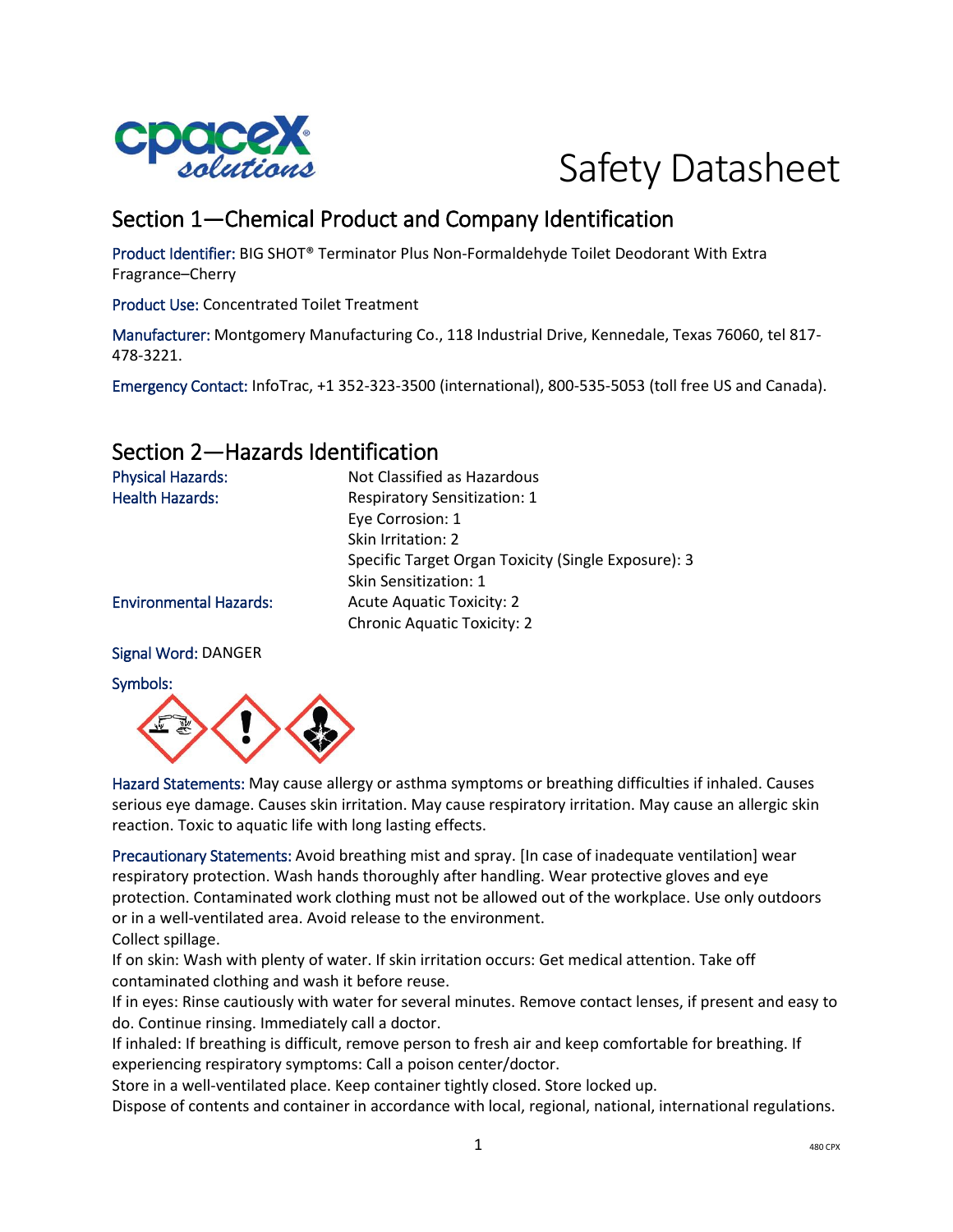#### Other Hazards: None found.

Unknown Ingredients: N/D

### Section 3—Information on Ingredients

| <b>Ingredient Name</b>                                                                                | Ingredient<br>Percentage | Ingredient CAS<br><b>No</b> |
|-------------------------------------------------------------------------------------------------------|--------------------------|-----------------------------|
| The exact chemical identities and percentages of composition<br>have been withheld as a trade secret. |                          |                             |

### Section 4—First Aid Measures

Skin contact: If on skin or hair: Wash with plenty of water. If skin irritation occurs: Get medical attention. Take off contaminated clothing and wash it before reuse.

Eye contact: If in eyes: Rinse cautiously with water for several minutes. Remove contact lenses, if present and easy to do. Continue rinsing. Immediately call a doctor.

Ingestion: If swallowed: No need for first aid is anticipated if material is swallowed. If irritation occurs, seek medical attention.

Inhalation: If inhaled: If breathing is difficult, remove person to fresh air and keep comfortable for breathing. If experiencing respiratory symptoms: Call a poison center/doctor.

#### Most important symptoms/effects, acute and delayed: N/D

Indication of immediate medical attention/special treatment: N/D

## Section 5—Fire-Fighting Measures

Suitable extinguishing media: Foam, carbon dioxide, dry chemical or water fog.

Specific hazard arising from chemicals: None known

Special equipment and precautions: Wear suitable respiratory equipment when necessary

### Section 6—Accidental Release Measures

Personal precaution, protective equipment, emergency procedures: Avoid contact with skin and eyes. Do not ingest. Do not inhale. Wear Personal Protective Equipment (refer to section 8).

Methods and material for containment and clean up: Avoid release to the environment. Stop discharge and contain material. Substantial quantities may be recovered with a vacuum pump. Use explosion proof equipment if flammable or combustible. Otherwise, use appropriate absorbent. Place contaminated material in container suitable for disposal. Use appropriate protective equipment. Be sure there is adequate ventilation. Do not flush to streams or other bodies of water. Contact appropriate environmental agencies if further guidance is required.

# Section 7—Handling and Storage

Precautions for safe handling: Wash thoroughly after handling, especially before eating, drinking, smoking or using restroom facilities. Wash goggles and gloves. Launder contaminated clothing. Do not swallow. Do not get in eyes. Do not inhale mists or vapors.

Cautions for safe storage: Store in a well-ventilated place. Keep container tightly closed. Store locked up.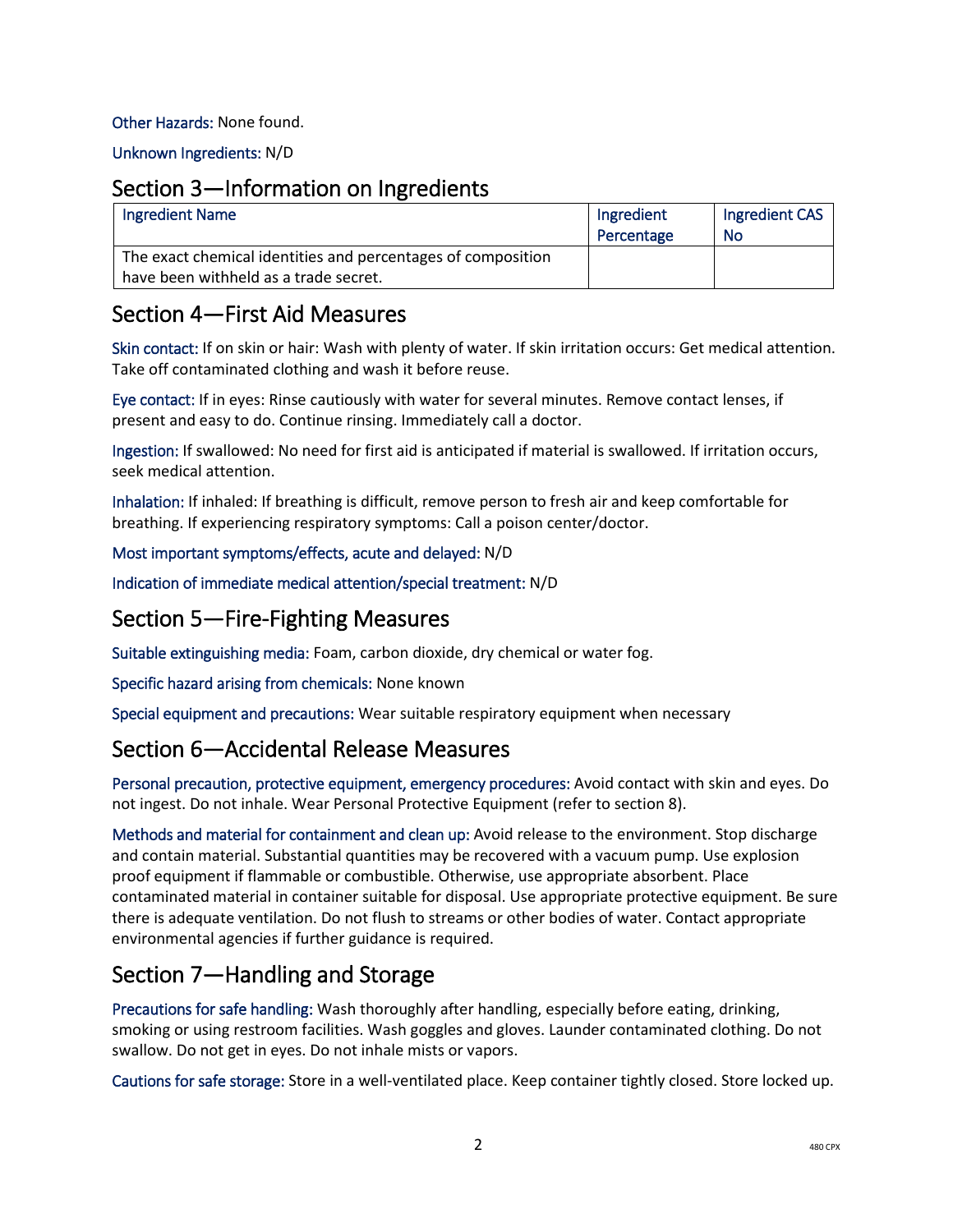#### Incompatibilities: N/D

## Section 8—Exposure controls/personal protection

#### Exposure Limits: N/D

### Specific Engineering: Not established.

Individual protective equipment and measures: Eye Protection: Prevent eye contact. Wear chemical splash goggles or similar eye protection if the potential exists for eye contact. Skin Protection: Avoid skin contact. Wear rubber or impervious plastic gloves to prevent contact. Launder contaminated clothing before re-use. Respiratory Protection: If vapor concentration exceeds TLV, use NIOSH-approved respirator with organic vapor cartridges. General Hygiene: Wash hands after handling. Other Protective Clothing or Equipment: Safety shower and eyewash fountain.

### Section 9—Physical and Chemical Properties

| <b>Physical State: Liquid</b>                     | Flammability (solid, gas): Not Flammable |
|---------------------------------------------------|------------------------------------------|
| Color: Blue                                       | Vapor Pressure (mmHg): N/D               |
| <b>Odor: Characteristic Fragrance</b>             | Vapor Density (air= 1): N/D              |
| Odor Threshold: N/D                               | <b>Relative Density: 1.04</b>            |
| pH: N/D                                           | Solubilities: In water: complete         |
| Melting point/freezing Point: N/D                 | <b>Partition Coefficient: N/D</b>        |
| Initial Boiling Point and Boiling Range: 205 °F   | Auto-Ignition Temperature: N/D           |
| Flash Point: 204 °F                               | Decomposition Temperature: N/D           |
| <b>Evaporation Rate: N/D</b>                      | Viscosity: N/D                           |
| Upper/Lower Flammability or Explosive limits: N/D |                                          |

### Section 10—Stability and Reactivity:

| <b>Chemical Stability: Stable</b>            | Condition to Avoid: High heat, flames and sparks.   |
|----------------------------------------------|-----------------------------------------------------|
| Reactivity: No specific reactivity test data | <b>Possibility of Hazardous Reaction: Hazardous</b> |
| available for this mixture.                  | Polymerization: will not occur.                     |
| Incompatible Materials: Strong oxidizing and | <b>Hazardous Decomposition Products:</b>            |
| reducing agents                              | Carbon monoxide, carbon dioxide, and possibly       |
|                                              | other combustion product.                           |

### Section 11—Toxicological information:

Information on the likely routes of exposure: Skin contact, eye contact, inhalation, ingestion.

| <b>Chemical Name</b>                          | Oral LD50              | <b>Dermal LD50</b> | <b>Inhalation LD50</b> |
|-----------------------------------------------|------------------------|--------------------|------------------------|
| Ingredient 1                                  | $>900$ mg/kg           | N/D                | N/D                    |
| Ingredient 2                                  | $600 \,\mathrm{mg/kg}$ | N/D                | N/D                    |
| Ingredient 3                                  | 1,300 mg/kg            | N/D                | N/D                    |
| Product as a Whole                            | 2,095 mg/kg            | N/D                | N/D                    |
| The exact chemical identities and percentages |                        |                    |                        |
| of composition have been withheld as a trade  |                        |                    |                        |
| secret.                                       |                        |                    |                        |

Important symptoms: Refer to Section 4—First Aid Measures.

#### Effects of Acute Exposure: N/D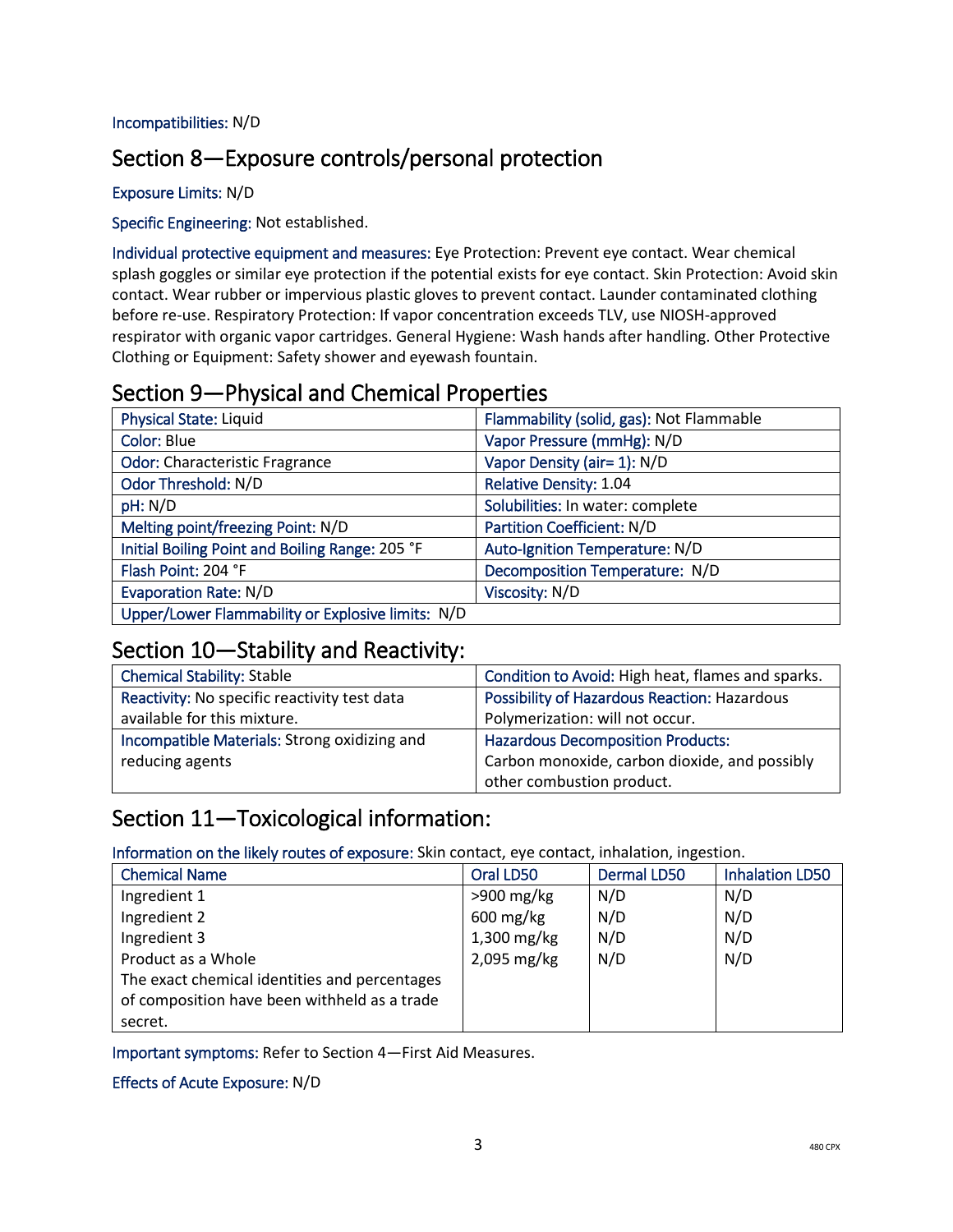#### Effects of Chronic Exposure: N/D

Carcinogenicity: IARC, ACGIH, NTP, OSHA: No component of this product present at levels greater than or equal to 0.1% is identified as probable, possible or confirmed human carcinogen by IARC, ACGIH, NTP, OSHA respectively.

### Other Data: N/D

## Section 12—Ecological Information:

Ecotoxicity: Toxic to aquatic life with long lasting effects.

Ingredient 1: Toxicity to fish LC50 - Pimephales promelas (fathead minnow) - 3.8 - 6.2 mg/l - 96 h, Toxicity to daphnia and other aquatic invertebrates LC50 - Daphnia magna (Water flea) - 9.3 - 21.4 mg/l - 48 h, Toxicity to bacteria IC50 - Bacteria - > 1,000 mg/l - 16 h.

Benzaldehyde: Toxicity to fish LC50 - Lepomis macrochirus - 1.07 mg/l - 96 h. Mortality LOEC -

Pimephales promelas (fathead minnow) - 0.45 mg/l - 7 d. Mortality NOEC - Pimephales promelas (fathead minnow) - 0.22 mg/l - 7 d. LC50 - Leuciscus idus (Golden orfe) - 62 mg/l - 48 h.

Toxicity to daphnia and other aquatic invertebrates: EC50 - Daphnia magna (Water flea) - 50 mg/l - 24 h

| Persistence and degradability: N/D | Bioaccumulative Potential: N/D |
|------------------------------------|--------------------------------|
| Mobility in Soil: N/D              | Other Adverse Effects: N/D     |

### Section 13—Disposal Considerations

Waste Treatment Method: Avoid release to the environment. Collect spillage. Do not dispose of near water system. Offer surplus and non-recyclable solutions to a licensed disposal company. Contact a licensed professional waste disposal service to dispose of this material. Dispose of contents and container in accordance with local, regional, national, international regulations.

### Section 14—Transport Information

| UN number:                                                                  | UN proper shipping name:     |  |
|-----------------------------------------------------------------------------|------------------------------|--|
| Transport hazard class(es):                                                 | Packing group if applicable: |  |
| <b>Environmental hazards:</b><br><b>Special precautions:</b>                |                              |  |
| Transport in bulk (according to Annex II of MARPOL 73/78 and the IBC Code): |                              |  |

### Section 15—Regulatory information

No information found.

### Section 16—Other Information

#### Key to Abbreviations:

no info not determined, no information found N/D not determined, no information found

Date SDS Prepared: July 1, 2015

#### Suggested NFPA rating: N/D

Suggested HMIS rating: H=1, F=0, P=0, PPE=N/D. (NPCA recommends that PPE codes be determined by the employer, who is most familiar with the actual conditions under which chemicals are used at the work location.)